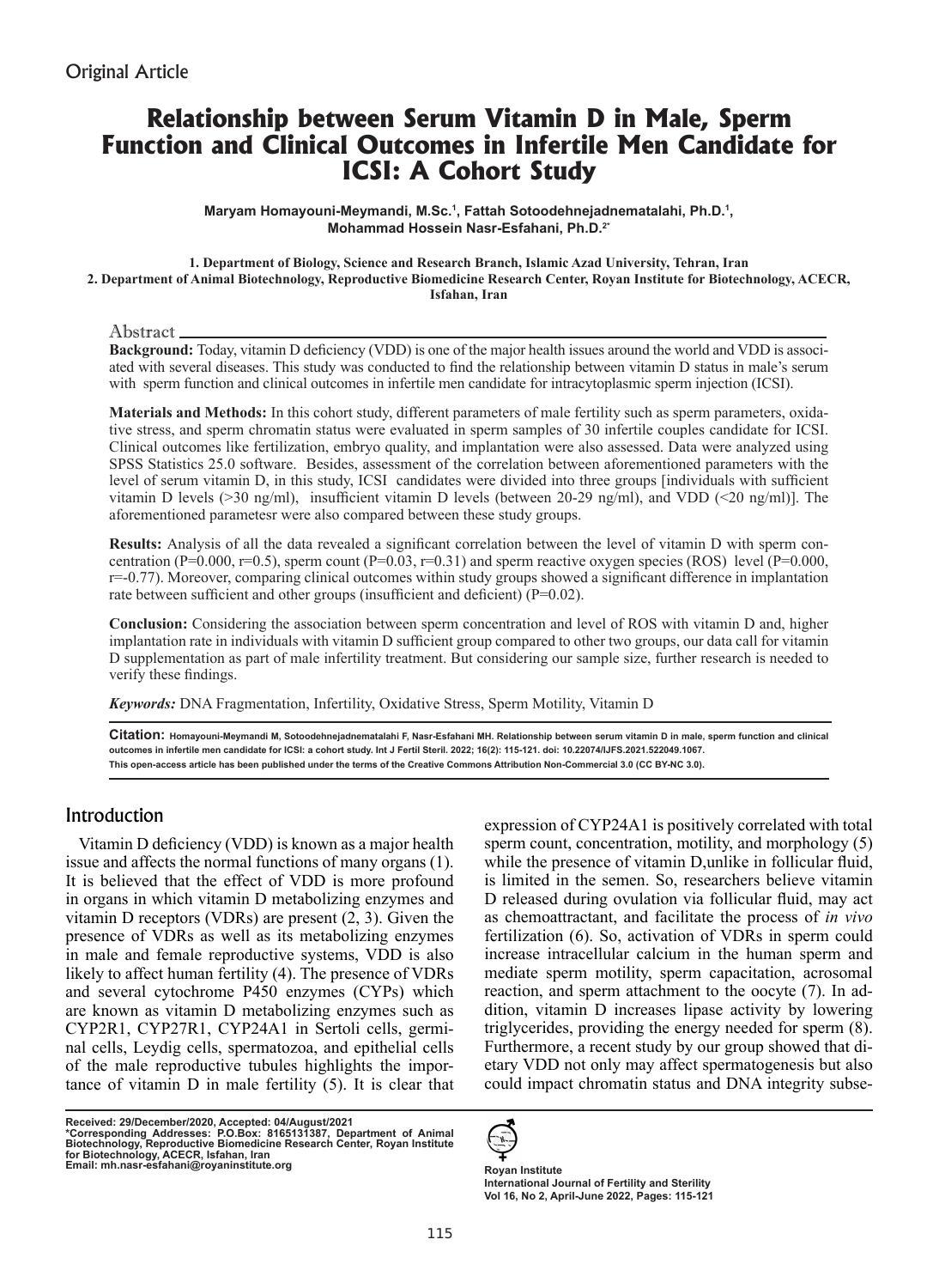quently reduction of fertility potential in men (9). These findings also validate the results of some studies showing the association between VDD and male infertility in humans (7, 10).

While the limited number of studies assessing the association between vitamin D levels and sperm parameters, chromatin status, DNA integrity, oxidative stress, and fertility in humans, a previous study on rats showed the importance of the level of vitamin D in their diet for sperm DNA integrity and fertility potential (11). Lack of vitamin D could be associated with infertility in mammals. Moreover, another study by Azizi et al. (12) revealed that sperm DNA fragmentation and ROS do not have a significant relationship with vitamin D. Therefore, this study aims to assess sperm quality, chromatin integrity, and ROS in individual candidates for intracytoplasmic sperm injection (ICSI) with different levels of vitamin D deficiency.

# Materials and Methods

This cohort study was conducted on 30 couple candidates of ICSI that referred to Shiraz Infertility Treatment Center between April 2019 and October 2019. This study was approved by the Ethics Committee of Azad University, Science and Research Branch of Tehran, Iran (IR.IAU. SRB.REC.1397.102). Prior to participation, individuals were informed about the study, and they were asked to sign an informed consent form.

## **Serum vitamin D**

For assessment of serum vitamin D levels, a vitamin D total kit (Roche Diognosis, USA) was used. This assay is intended for the quantitative determination of a total 25-hydroxyvitamin D in human serum and plasma. The functional sensitivity of this test is determined to be 4.01 ng/ml. The limits and measurement ranges are between 3.00-70.00 ng/ml. The value below the limit of detection is reported as <3 ng/ml and values above the measurement range are reported as >70 ng/ml. Accordingly, individuals were divided into three groups based on previous literature cut off values (13): individuals with sufficient vitamin D levels (>30 ng/ml), insufficient vitamin D levels (between 20-29 ng/ml), and VDD (<20 ng/ml) (14, 15).

# **Inclusion criteria**

Couples with at least one parameter below the cutoff values defined by World Health Organization (WHO, 2010), were considered as a male factor and were included in the study. In these cases, females presented normal menstrual cycles with normal hysterosonography. In addition, to reducing female confounding factors, females with age higher than 35 years old, and women with infertility causes such as low levels of anti-mullerian hormone (AMH), polycystic ovary syndrome (PCOS), and endometriosis were excluded in the study. Besides, men under vitamin D supplement treatments within the past 3 months, women with vitamin D deficiency, men with seminal infections, systematic disease or endocrine dis-

orders, and men with azoospermia and severe oligozoospermia were excluded in this study.

## **Semen analysis**

Semen samples were collected into sterile containers after 3-7 days of sexual abstinence, and were assessed according to WHO (2010) criteria or as described below. Sperm concentration was assessed by a sperm counting chamber with 10 µm depth (Sperm meter, sperm processor, Garkheda, Aurangabad, India). Ten micro-liters of liquefied semen were loaded on the chamber and the number of sperm were counted and expressed as million per ml. Sperm motility was assessed by light microscopy as sperm were considered progressive, non-progressive, and immotile. For assessment of sperm morphology, Papanicolaou staining was used according to WHO (2010) protocol. In this method, at least 200 sperm were counted in each sample at  $\times 100$  magnification. A portion of the remaining semen sample was processed by density gradient centrifugation (DGC) method for ICSI technique, and the remainder was used for assessment of functional tests such as intracellular ROS, sperm DNA fragmentation, and protamine deficiency.

## **Cytosolic reactive oxygen species**

Cytosolic ROS was assessed using Dichlorofluorescin (DCF) staining by a FACSCalibur flow cytometer (Becton Dickinson, San Jose, CA, USA) according to a previous study (16). Briefly, two million sperm per ml phosphate-buffered saline (PBS, Sigma, Louis, MO, USA) was separated from the semen sample and incubated with 0.5 µl DCFH-DA for 40 minutes at room temperature in a dark condition. Then, sperm DCF was evaluated by flow cytometry. For verification of the procedure, a positive control tube was considered. Initially, ROS was induced by adding  $H_2O_2$  to sperm samples before incubation with DCFH-DA stain, and then 0.5 µM DCFH-DA was added to the sperm sample. The result was expressed as the percentage of DCF positive spermatozoa.

## **Protamine status**

Sperm protamine deficiency was assessed using Chromomycin A3 (CMA3) staining according to Iranpour et al. (17). Briefly, 100 microliters of semen samples were washed by PBS buffer and then fixed in Carnoy's fixative solution at 4°C for 5 minutes. After preparing smears, slides were treated with 100 microliters of 0.25 mg/ml CMA3 (Sigma, St. Louis, MO, USA) in McIlvaine buffer. The slides were then rinsed in PBS buffer. Finally, microscopic analysis was performed using an epifluorescence microscope (Olympus, Japan) equipped with appropriate filters (460-470 nm) at  $\times$ 100 magnification. For each sample, at least 200 sperm were assessed and sperm with bright yellow color were considered as positive or protamine deficient sperm, while sperm with dim yellow color were considered as negative or sperm with normal protamine content.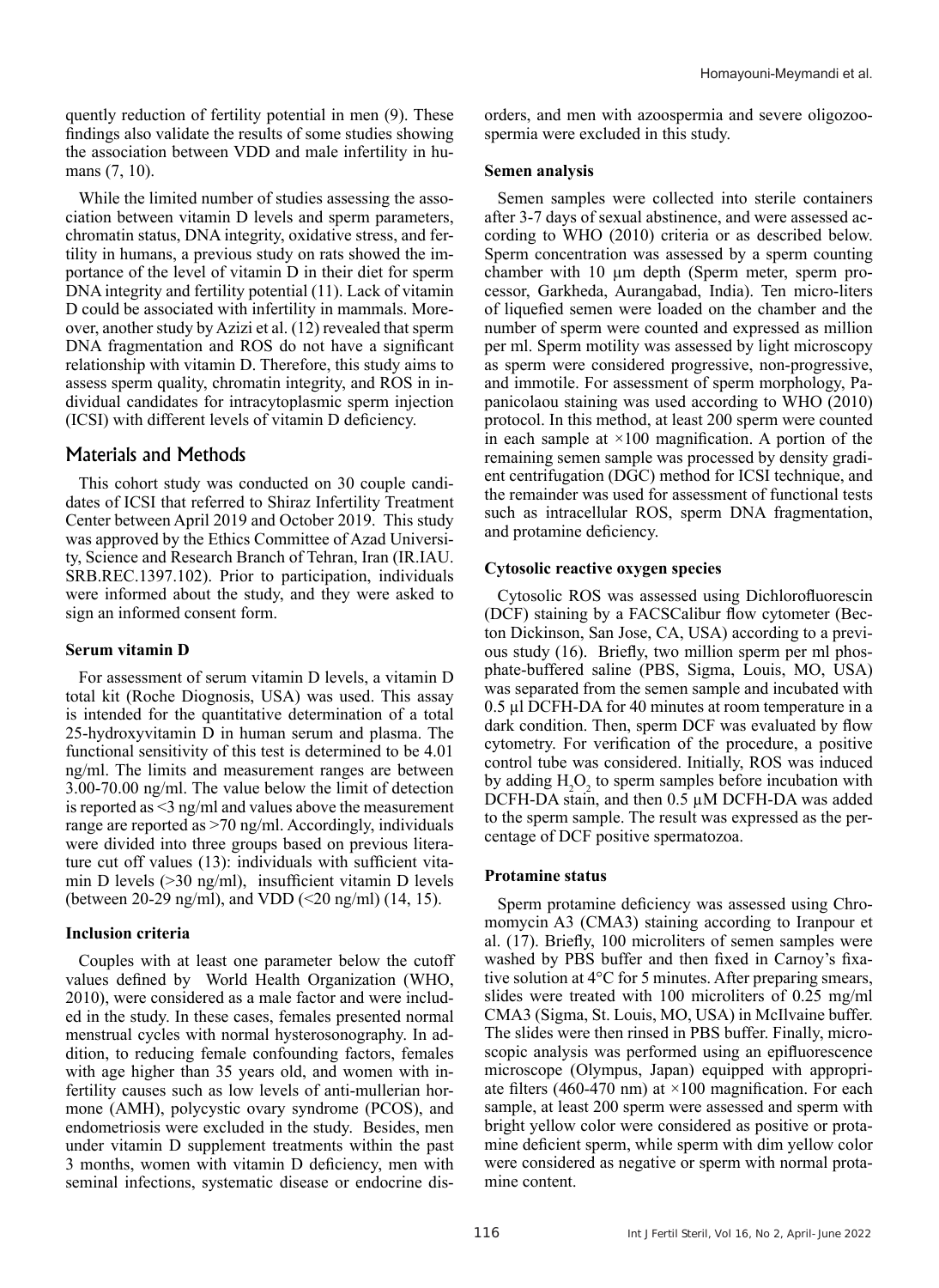#### **Sperm DNA fragmentation (TUNEL assay)**

Sperm DNA fragmentation was assessed by Terminal Deoxynucleotidyl Transferase dUTP nick end labeling (TUNEL) commercial kit (Promega, Germany) according to manufacturer's instructions (18). Briefly, the semen sample was washed with PBS and fixed with paraformaldehyde. Subsequently, cells were permeabilized with Triton x100 solution in PBS for 5 minutes, and then washed with PBS and the procedure was continued according to GMP stated in the kit. The status of sperm DNA integrity was analyzed by a FACS-Calibur flow cytometer (BD Biosciences, San Jose, CA, USA) and at least 10,000 sperm were counted. The result for each case was expressed as a percentage of DNA fragmentation.

#### **Ovulation induction and intracytoplasmic sperm injection**

For ovarian stimulation, gonadotropin-releasing hormone (GnRH) antagonist was used for superovulation, using Cinal-F (Sinagen, Iran) and Menogon (Ferring, Germany) along with Cetrotide (Serono, Germany). The cycle was monitored using vaginal ultrasound. Ovulation was triggered by the administration of 10000IU human chorionic gonadotropin (HCG, Poyesh Daro, Iran). G-V series Vitrolife culture media (Vitrolife, Sweden) was used for performing ICSI and culturing embryos. Following vaginal aspiration of the follicle, ICSI was carried out according to standard protocols. Briefly, follicles were aspirated with the aid of transvaginal guided ultrasound. The aspirated cumulus oocyte complex was treated with hyaluronidase to remove cumulus cells. Maturity of oocyte was defined and MII oocyte was inseminated with a motile and morphologically normal sperm under 200 magnification. Inseminated oocytes and embryos were cultured at 37°C in 6% CO<sub>2</sub> and 6% O<sub>2</sub> under humidified conditions.

## **Fertilization rate and embryos quality**

After 16-18 hours post-ICSI, oocytes were assessed for the presence or absence of two pronuclei (2PN). The fertilization rate was calculated by dividing the ratio of fertilized oocytes by the total number of injected oocytes multiplied by 100. Embryos were graded on days 2 and 3 after insemination based on the 3 scoring system. Grade A: equal-sized blastomeres with blastomeric fragmentation less than 5%, and having at least 4 blastomeres on day 2 and 8 blastomeres on day 3. Grade B: 5-15% blastomeric fragmentation, having at least 4 blastomeres on day 2 and 8 blastomeres on day 3. Grade C: unequal blastomeric size with the fragmentation of more than 15%, and having less than 4 blastomeres on day 2 and 8 blastomeres on day 3. For the assessment of chemical pregnancy, the level of βHCG was measured. Clinical pregnancy was defined by ultrasonography findings showing at least one embryo with a fetal heartbeat, 5 weeks after embryo transfer. Implantation was defined by the number of observed gestational sacs divided by the number of transferred embryos.

## **Statistical analysis**

Obtained data from sperm parameters, sperm functional

tests, and clinical outcomes of participating couples were analyzed by IBM SPSS Statistics 25.0 software (SPSS.Inc., Chicago, USA) and the graphics were designed by Graph-Pad Prism (GraphPad Software,San Diego, California, version 8.00). The data represented were reported as mean  $\pm$ SD. The one-way ANOVA (Tukey's post hoc test) was used to compare study parameters within groups. In addition, for assessment of the relationship between vitamin D with other parameters, two-tailed Pearson correlation test was used. P<0.05 was considered significant. Furthermore, a chisquare test was used for analyzing the mean of chemical and clinical pregnancy. The Kolmogorov-Smirnov test and Shapiro-Wilk test were utilized to evaluate the normality of data.

## Results

In this study, semen samples of 30 infertile couple candidates for ICSI were analyzed. The mean of sperm concentration, motility, abnormal morphology, and semen volume were  $44.0 \pm 23.77$  (106/ ml),  $40.83 \pm 16.19$  (%),  $95.5 \pm 3.24$  (%), and  $3.7 \pm 1.81$  (ml), respectively. The mean of male and female ages was  $35.25 \pm 4.78$  and  $28.25$  $± 4.47$ , respectively.

#### **Vitamin D level in subgroups**

The mean value of measured serum vitamin D in couples within sufficient, insufficient, and deficient groups and other demographic characteristics are presented in Table 1 respectively; the difference of male serum vitamin D between the three groups was statically significant  $(P \le 0.001)$ . The number of couples in the sufficient, insufficient group, and deficient groups were 11, 8, and 11, receptively (Table 1).

#### **Comparison of age, sperm parameters, and functional tests within study groups**

In this study, the ages of the males and females in the sufficient, insufficient, and deficient vitamin D groups were compared, and no significant difference was observed. In addition, semen volume, sperm concentration, sperm total count, motility, and abnormal morphology were compared within these groups, only sperm concentration was significantly lower in the deficient vitamin D group compared to sufficient vitamin D group (P=0.000, Table 2).

Mean of sperm DNA fragmentation, ROS, and protamine deficiency were also compared within groups (Fig.1). The means of sperm DNA fragmentation were  $7.72 \pm 3.3$ ,  $7.42 \pm 2.0$ , and  $9.45 \pm 4.5$ , in the sufficient, insufficient, and deficient vitamin D groups, respectively. The mean of this parameter was insignificantly higher in the deficient group compared to sufficient and deficient vitamin D groups (P>0.05). Regarding sperm ROS, the mean of this parameter was significantly higher in the deficient group compared to sufficient and deficient vitamin D groups (P=0.000). Moreover, we did not observe any significant difference in sperm protamine deficiency within sufficient, insufficient, and deficient vitamin D groups (Fig.1).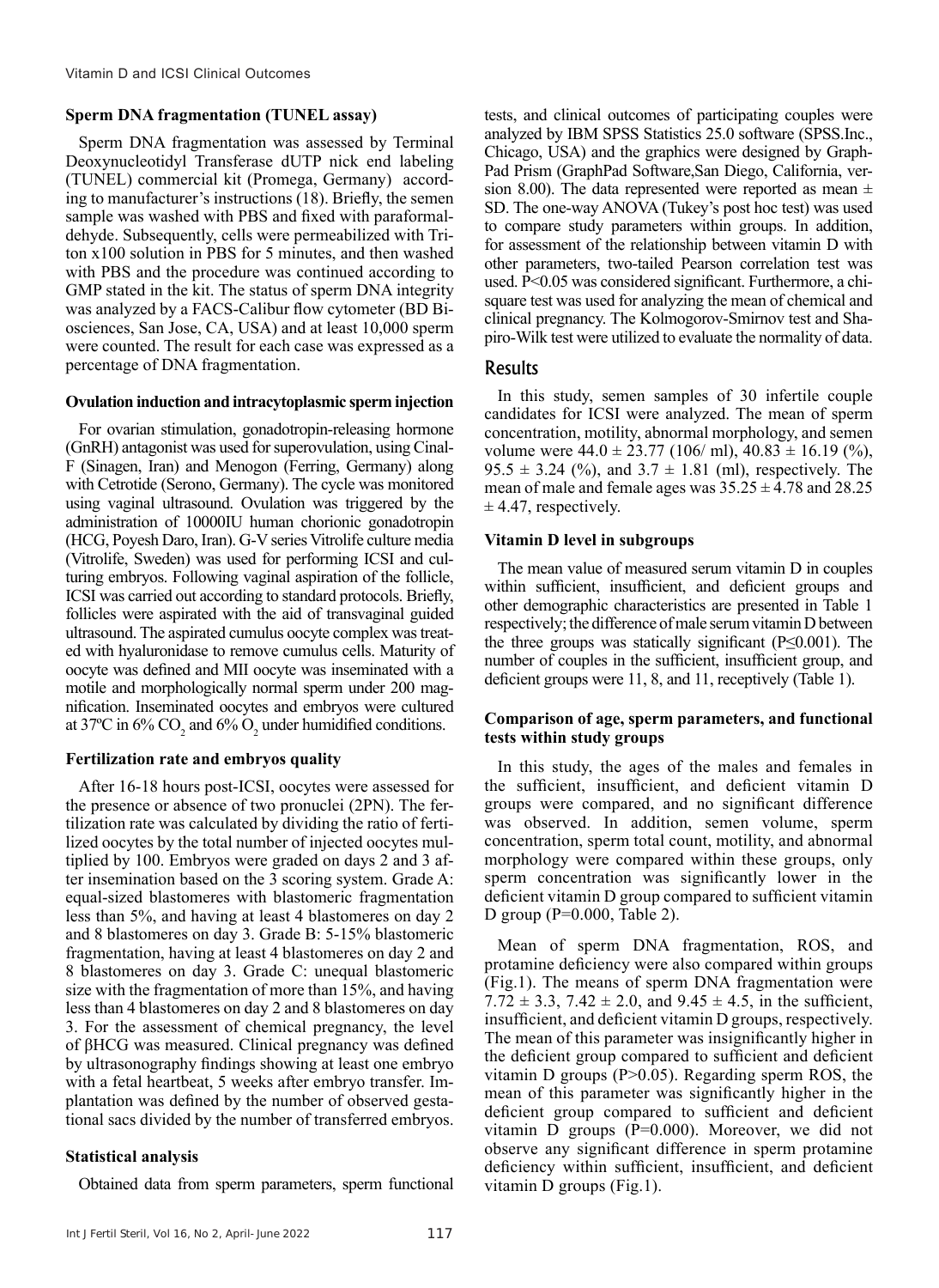| <b>Table 1:</b> Comparison of couples vitamin D and ages between study groups |                                                              |                                                                     |                                                  |                           |
|-------------------------------------------------------------------------------|--------------------------------------------------------------|---------------------------------------------------------------------|--------------------------------------------------|---------------------------|
| Age and vitamin D<br>supplement                                               | <b>Sufficient vitamin D</b><br>$($ >30 ng/ml $)$<br>$(n=11)$ | <b>Insufficient vitamin D</b><br>$(20-29 \text{ ng/ml})$<br>$(n=8)$ | Deficient vitamin D<br>$(<20$ ng/ml)<br>$(n=11)$ | P value between<br>groups |
| Male age $(Y)$                                                                | $35 \pm 5.38$                                                | $35 \pm 3.11$                                                       | $35 \pm 5.51$                                    | 0.94                      |
| Female age $(Y)$                                                              | $27.45 \pm 5.31$                                             | $28.37 \pm 4.56$                                                    | $28.9 \pm 3.75$                                  | 0.75                      |
| Male vitamin $D$ (ng/ml)                                                      | $39.3 \pm 6^a$                                               | $26.36 \pm 3.3$                                                     | $15.02 \pm 3.65^{\circ}$                         | < 0.001                   |
| Female vitamin D (ng/ml)                                                      | $39.86 \pm 7.85$                                             | $37.56 \pm 6.5$                                                     | $42.29 \pm 9$                                    | 0.47                      |

**All data were presented as mean ± SD. Common letters indicate a significant difference between the two groups in each column ( ANOVA followed by Tukey's multiple comparisons). ROS; Reactive oxygen species.**

| <b>Table 2:</b> Comparison of sperm parameters and functional tests between study groups |                                                              |                                                                     |                                                  |                           |  |
|------------------------------------------------------------------------------------------|--------------------------------------------------------------|---------------------------------------------------------------------|--------------------------------------------------|---------------------------|--|
| <b>Parameters</b>                                                                        | <b>Sufficient vitamin D</b><br>$($ >30 ng/ml $)$<br>$(n=11)$ | <b>Insufficient vitamin D</b><br>$(20-29 \text{ ng/ml})$<br>$(n=8)$ | Deficient vitamin D<br>$(<20$ ng/ml)<br>$(n=11)$ | P value between<br>groups |  |
| Volume (ml)                                                                              | $3.63 \pm 1.75$                                              | $401 \pm 2.03$                                                      | $3.54 \pm 1.86$                                  | 0.8                       |  |
| Sperm concentration $(10^6\text{/ml})$                                                   | $63.36 \pm 12.66^{\circ}$                                    | $41.12 \pm 28.63$                                                   | $26.81 \pm 12.70^{\circ}$                        | < 0.001                   |  |
| Sperm total count $(106/e^{\alpha})$                                                     | $234.72 \pm 138$                                             | $164 \pm 161.78$                                                    | $102.72 \pm 88.52$                               | 0.08                      |  |
| Abnormal sperm morphology $(\%)$                                                         | $96.1 \pm 2.45$                                              | $96.37 \pm 1.84$                                                    | $94.36 \pm 4.43$                                 | 0.32                      |  |
| Sperm motility $(\% )$                                                                   | $46.36 \pm 15.32$                                            | $40.62 \pm 15.22$                                                   | $35.45 \pm 17.24$                                | 0.3                       |  |
| Sperm DNA fragmentation $(\% )$                                                          | $7.72 \pm 3.31$                                              | $7.42 \pm 1.98$                                                     | $9.45 \pm 4.52$                                  | 0.41                      |  |
| ROS positive sperm $(\% )$                                                               | $22.12 \pm 10.07^{\circ}$                                    | $27.66 \pm 10.04$                                                   | $58.59 \pm 11.28$ <sup>a</sup>                   | < 0.001                   |  |
| Sperm Protamine deficiency $(\% )$                                                       | $16.81 \pm 6.09$                                             | $21 \pm 5.47$                                                       | $22.45 \pm 15.8$                                 | 0.45                      |  |

**All data were presented as mean ± SD. Common letters indicate a significant difference between the two groups in each column ( ANOVA followed by Tukey's multiple comparisons). ROS; Reactive oxygen species.**



**Fig.1:** Comparison of sperm DNA fragmentation, reactive oxygen species (ROS), and protamine deficiency between sufficient, insufficient, and deficient vitamin D, groups. Mean value compared using ANOVA followed by Tukey's multiple comparisons. The number of participants in the sufficient, insufficient, and deficient vitamin D, group were 11, 8, and 11, respectively (P<0.001).

#### **Correlation of vitamin D with sperm parameters**

Among sperm parameters and sperm functional tests, only sperm concentration, sperm total count, and ROS level showed significant correlations with vitamin D level (Table 3).

#### **Comparison of intracytoplasmic sperm injection outcomes between study groups**

The mean number of oocytes, matured oocytes, percentage of fertilization, embryo quality with grade A on day 3 and mean number of embryos transferred were compared within sufficient, insufficient, and deficient vitamin D groups (Table 4). No significant difference was not observed in these parameters within groups. Besides, the outcomes of clinical and chemical pregnancy and implantation rates in all cases were followed (Fig.2), and the results showed the higher mean percentage of chemical and clinical pregnancy in the sufficient group (63.6% for chemical pregnancy and 54.5% for a clinical pregnancy), compared to insufficient (50% for chemical pregnancy and 25% for clinical pregnancy), and deficient (63.6% for chemical pregnancy and 27% for clinical pregnancy) vitamin D groups, respectively. The mean for implantation rate was significantly higher in the sufficient group (53.03  $\pm$ 47.6) compared to insufficient (12.5  $\pm$  35.35), and deficient  $(12.12 \pm 21.2)$  vitamin D groups, respectively (P=0.02).

**Table 3:** The relationship between vitamin D level and sperm parameters and sperm functional tests

| <b>Sperm parameters</b>                | <b>Correlation</b><br>coefficient (r) | P value |
|----------------------------------------|---------------------------------------|---------|
| Sperm concentration $(10^6/\text{ml})$ | 0.5                                   | < 0.001 |
| Sperm total count $(106/e^{\theta})$   | 0.31                                  | 0.03    |
| Abnormal sperm morphology $(\%)$       | 0.24                                  | 0.2     |
| Sperm motility $(\% )$                 | 0.24                                  | 02      |
| Sperm protamine deficiency $(\%)$      | $-0.26$                               | 0.15    |
| Sperm DNA fragmentation $(\%)$         | $-0.17$                               | 0.36    |
| ROS positive sperm $(\% )$             | $-0.77$                               | < 0.001 |

**P≤0.05 was considered significant, using two-tailed Pearson correlation, n=30.**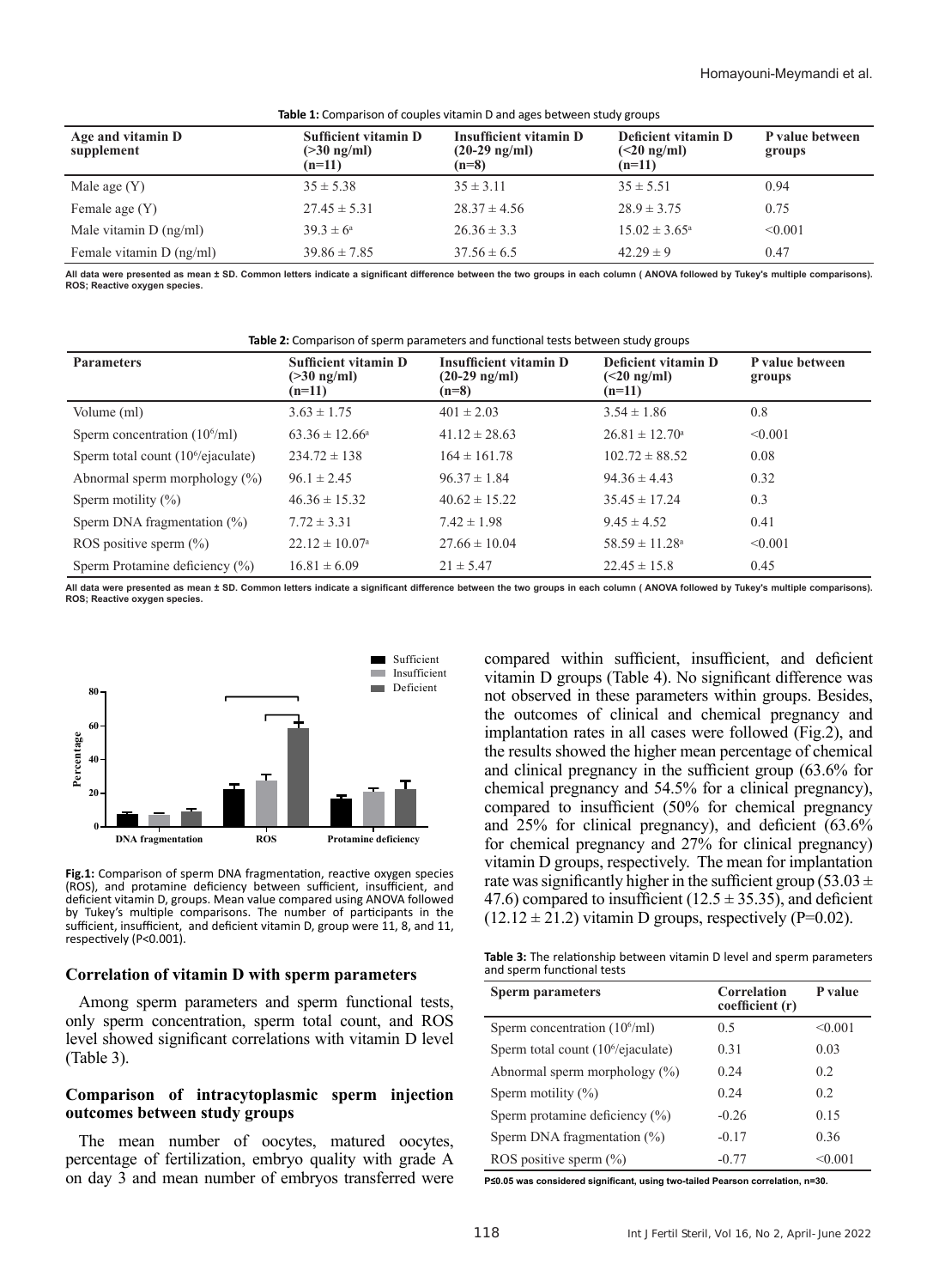| Table 4: Comparison of intracytoplasmic sperm injection (ICSI) outcomes between study groups |  |  |  |  |
|----------------------------------------------------------------------------------------------|--|--|--|--|
|----------------------------------------------------------------------------------------------|--|--|--|--|

| <b>ICSI</b> outcomes              | <b>Sufficient vitamin D</b><br>$($ >30 ng/ml $)$ (n=11) | <b>Insufficient vitamin D</b><br>$(20-29 \text{ ng/ml}) (n=8)$ | Deficient vitamin D<br>$(<20$ ng/ml) (n=11) | P value between<br>groups |
|-----------------------------------|---------------------------------------------------------|----------------------------------------------------------------|---------------------------------------------|---------------------------|
| Retrieved oocytes (No.)           | $12.63 \pm 6.56$                                        | $16.37 \pm 12.12$                                              | $13.36 \pm 7.6$                             | 0.63                      |
| Mature oocytes (No.)              | $7.36 \pm 3.82$                                         | $9.75 \pm 7.32$                                                | $8.9 \pm 6.15$                              | 0.65                      |
| Fertilization rate $(\% )$        | $75.98 \pm 26.97$                                       | $69.07 \pm 30.65$                                              | $78.49 \pm 22.42$                           | 0.75                      |
| Embryo quality with grade $A(\%)$ | $49.94 \pm 37.87$                                       | $29.28 \pm 33.35$                                              | $53.72 \pm 27.56$                           | 0.43                      |
| Transferred embryo (No.)          | $2.1 \pm 0.55$                                          | $1.87 \pm 0.85$                                                | $2.18 \pm 0.75$                             | 0.64                      |

**All data were presented as mean ± SD (ANOVA followed by Tukey's multiple comparisons).** 



*Chemical Reformation*<br> *Chemical* and clinical pregnancy<br> *Implantation*<br> *Implantation*<br> *Clinical pregnancy* Mean value con **Fig.2:** Comparison of chemical and clinical pregnancy and implantation rates within sufficient, insufficient, and deficient vitamin D, groups. for chemical and clinical pregnancy Mean value compared using chi-square test. No significant difference was shown within groups (P=0.8 for chemical pregnancy, P=0.3 for clinical pregnancy), for implantation rate Mean value compared using ANOVA followed by Tukey's multiple comparisons which shows a significant correlation between sufficient and deficient groups (number of participants in sufficient group=11, in insufficient group=8, in deficient group=11) (P=0.02).

## **Discussion**

Vitamin D has been found to have various impacts on fertility, levels of sex hormones, and various organs including the uterus, prostate, and testis (19). Vitamin D levels higher than 30 ng/ml have been reported to be associated with improved fertility rates (20). In this study, we investigated the effect of vitamin D on sperm parameters, sperm chromatin status, oxidative stress, DNA damage, in infertile men candidates for ICSI. The findings of this study showed that individuals with higher levels of vitamin D had a significant difference in sperm count and sperm concentration compared to subjects with low levels of vitamin D.

Regarding the relation between vitamin D levels and sperm parameters, considerable disagreement exists among studies. Similar to the results of this study, Hammoud et al. (21) showed a significant correlation between vitamin D level and sperm concentration. A significant difference for sperm concentration between vitamin insufficient/deficient with vitamin D sufficient group was also reported in that study. In contrast, Abbasihormozi et al. (9) showed a significant correlation between vitamin D level and sperm concentration. Considering sperm morphology, Blomberg et al. (5) did not observe a relationship between sperm morphology and

vitamin D. Contrary to this, de Angelis et al. (22) reported a significant correlation between these two parameters. Several differences can account for the controversies observed between different research groups, these include sample size, type of patient selected, vitamin D supplementation, different social, economic backgrounds. Indeed, it has been shown that there is a relation between vitamin D level, vitamin B6, and acid folic. In this study, we selected individual candidates for ICSI, while other studies may have included general infertile and fertile groups (23).

It is of note that in the animal model these factors are accounted for, VDD has been reported to reduce fertility rate and reduced sperm count, and vitamin D repletion can rectify this shortcoming (11). In this regard, it has been shown that VDR knock-out mice show a decrease in sperm count and motility and histological abnormalities of the testis (19). These results indicate that VDD may play an important role in spermatogenesis and sperm maturation.

In this study, we also assessed the relationship between vitamin D level with protamine deficiency, DNA fragmentation, and ROS production. Only a significant negative relation between sperm ROS with vitamin D level was observed in this study. In this regard, VDR is closely related to the nuclear matrix, and it is believed that VDD plays a significant role in stabilizing chromosomal structure and thereby protecting DNA from insults and breaks (24). Interestingly, it has been proposed that the sperm nuclear matrix is crucial in the regulation of DNA fragmentation and degradation and therefore, one may speculate that vitamin D and its receptor may act as guardians of genomic in sperm. Therefore, a significant negative relation between vitamin D and sperm protamine deficiency as well as DNA fragmentation was expected to observe in the present study (24, 25). This could be due to the small sample size which is the main limitation of this study. However, what was interesting in this study is the strong significant relationship observed between ROS production and vitamin D level. Aquila et al. (8) reported that vitamin D has a direct effect on many sperm functions including sperm motility, capacitation, acrosomal activity, and even the metabolic performance of sperm. Indeed, there exists significant evidence that shows a key role for ROS in these events (26). Considering the fact that ROS is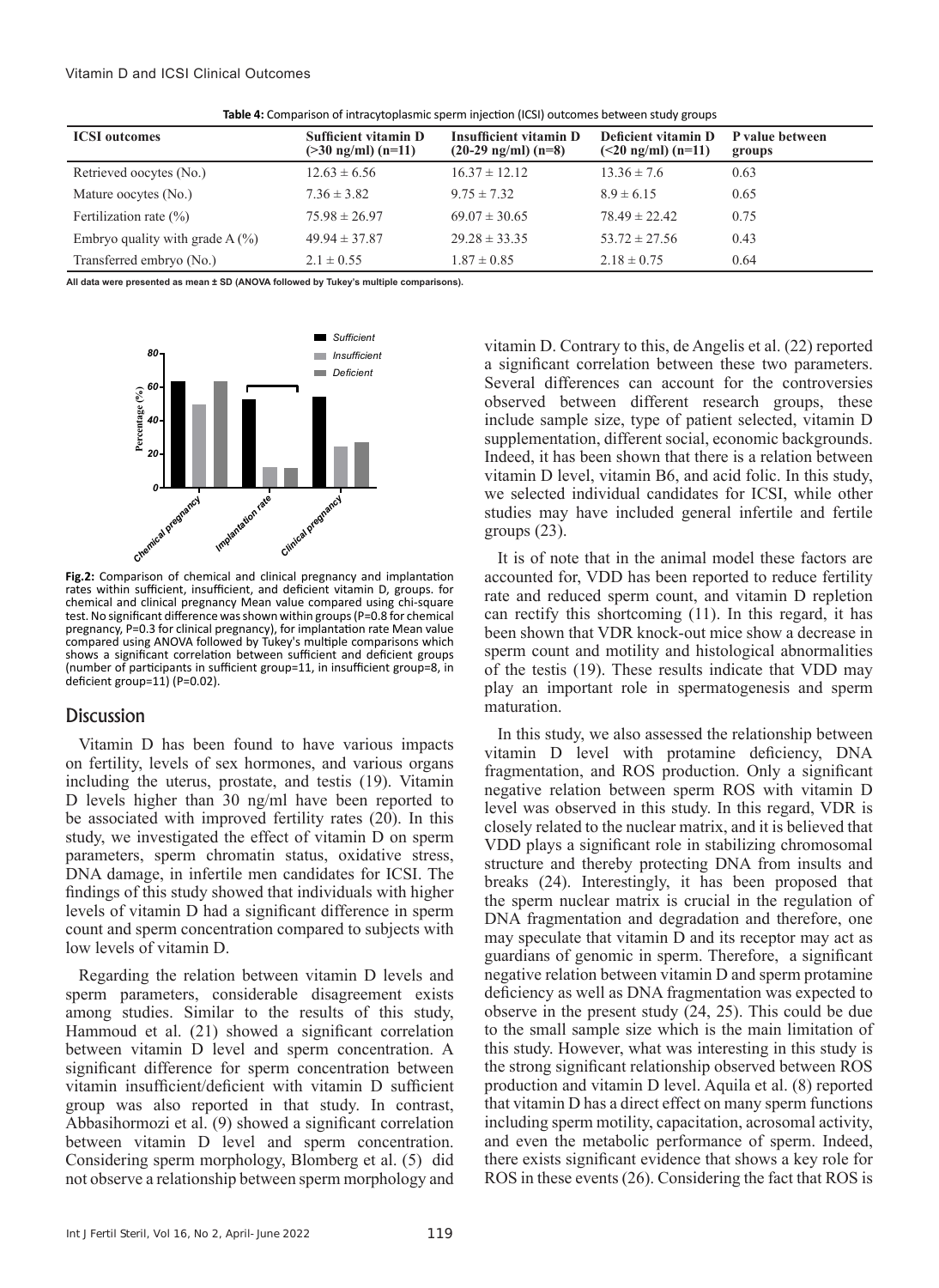increased in the vitamin D deficient individuals, it may be suggested that the capacity of sperm in these individuals to decrease ROS production is reduced. Indeed, vitamin D plays an enhanced role in promotors regions of many enzymes involved in spermatogenesis and in enzymes with anti-oxidative activity (7). ROS decreases fluidity of plasma membrane by lipid peroxidation of unsaturated fatty acids in sperm which can decline sperm's function (27). It has been thought that vitamin D can protect protein and cell membranes from oxidative stress by preventing pro-oxidative insults (28). Lack of antioxidant protection and free radical productions in sperm can cause oxidative stress (29). Therefore, the increase in ROS production could be related to the reduced antioxidant capacity of these sperm, related to the diminished vitamin D level in these individuals.

Increased ROS production is commonly associated with an increase in DNA fragmentation (30). In this study, a trend toward increased DNA fragmentation in individuals with reduced vitamin D levels was observed, however, the increase was not significant. Aitken et al. studies suggest a lag of several hours between ROS increase and DNA oxidation in sperm (29, 31). It is also suggested that vitamin D could reduce chromosomal aberrations, prevent telomere shortening, inhibit telomerase activity and decline biological damages which are induced by oxidative stress (32). So probably, it is vitamin D itself that protects DNA from being damaged by ROS.

After evaluating clinical outcomes, we observed a significant difference in implantation rate within study groups, despite a similar number of embryos transferred between the groups. The implantation rate was significantly higher in the vitamin D sufficient group than the other two groups. Indeed, effect of male on embryo development appeared after day 3 when the embryo also becomes dependent on gene expression from male genome (33). Interestingly, Ozkan et al. (34) showed an association between vitamin D and implantation rate. But another study showed negative effect of vitamin D in IVF outcomes (35). Due to these controversies, the importance of vitamin D in clinical outcomes remain to be clarified. According to the results of this study, it could be concluded that vitamin D has the potential to increase fertility potential by improving the sperm parameters. It may be suggested that infertile men could be checked for vitamin D level and if necessary, vitamin D could be supplemented in their diet for two to three months before ICSI, to improve sperm parameters as well as both fertilization and implantation rates.

## **Conclusion**

In this study, we assessed the relationship between serum vitamin D levels with sperm parameters, sperm function, and clinical outcomes of infertile male candidates for ICSI. The result of the present study shows that there is a significant negative and positive relation between sperm ROS and sperm concentration with serum vitamin D level, respectively. Also, the implantation rates

were significantly lower in the vitamin D insufficient and deficient groups compared to the sufficient group. In light of our results, it can be concluded that vitamin D has the potential to improve fertility in infertile men by improving sperm concentration and reducing ROS level, which consequently may account for an improved implantation rate. But, based on our sample size further trials are needed to bonify these observations.

## Acknowledgements

The authors are thankful to Dr. Marziyeh Tavalaee for her administrative support, and Dr. Sirous Rostami manager of Shiraz Fertility Center and its entire staff, and to Esfahan Royan Institute. There is no financial support and conflict of interest in this study.

# Authors' Contributions

M.H.N.-E., M.H.-M.; Conceived the idea, planned and designed the manuscript. M.H.N.-E., M.H.-M., F.S.; Contributed extensively in interpretation of the data and the conclusion. M.H.N.-E., F.S.; Were responsible for overall supervision. M.H.-M.; Wrote the first draft, which was then revised by F.S., M.H.N-E. All authors read and approved the final manuscript.

#### References

- 1. Pludowski P, Holick M, Pilz S, Wagner CL, Hollis BW, Grant WB, et al. Vitamin D effects on musculoskeletal health, immunity, autoimmunity, cardiovascular disease, cancer, fertility, pregnancy, dementia and<br>mortality—a review of recent evidence. Autoimmun Rev. 2013: 12(10): a review of recent evidence. Autoimmun Rev. 2013; 12(10): 976-989.
- 2. Hanel A, Carlberg C. Vitamin D and evolution: pharmacologic implications. Biochem Pharmacol. 2020; 173: 113595.
- 3. Ciccone IM, Costa EM, Pariz JR, Teixeira TA, Drevet JR, Gharagozloo P, et al. Serum vitamin D content is associated with semen parameters and serum testosterone levels in men. Asian J Androl. 2021; 23(1): 52-58.
- 4. Nandi A, Sinha N, Ong E, Sonmez H, Poretsky L. Is there a role for vitamin D in human reproduction? Horm Mol Biol Clin Investig. 2016; 25(1): 15-28.
- 5. Blomberg Jensen M, Jørgensen A, Nielsen JE, Bjerrum PJ, Skalkam M, Petersen JH, et al. Expression of the vitamin D metabolizing enzyme CYP24A1 at the annulus of human spermatozoa may serve as a novel marker of semen quality. Int J Androl. 2012; 35(4): 499-510.
- 6. Aleyasin A, Hosseini MA, Mahdavi A, Safdarian L, Fallahi P, Mohajeri MR, et al. Predictive value of the level of vitamin D in follicular fluid on the outcome of assisted reproductive technology. Eur J Obstet Gynecol Reprod Biol. 2011; 159(1): 132-137.
- 7. Cito G, Cocci A, Micelli E, Gabutti A, Russo GI, Coccia ME, et al. Vitamin D and male fertility: an updated review. World J Mens Health. 2020; 38(2): 164-177.
- Aquila S, Guido C, Middea E, Perrotta I, Bruno R, Pellegrino M, et al. Human male gamete endocrinology: 1alpha, 25-dihydroxyvitamin D3 (1,25(OH)2D3) regulates different aspects of human sperm biology and metabolism. Reprod Biol Endocrinol. 2009; 7: 140.
- 9. Abbasihormozi Sh, Kouhkan A, Alizadeh AR, Shahverdi AH, Nasr-Esfahani MH, Sadighi Gilani MA, et al. Association of vitamin D status with semen quality and reproductive hormones in Iranian subfertile men. Andrology. 2017; 5(1): 113-118.
- 10. Rehman R, Lalani S, Baig M, Nizami I, Rana Z, Gazzaz ZJ. Association between vitamin D, reproductive hormones and sperm parameters in infertile male subjects. Front Endocrinol (Lausanne). 2018; 9: 607.
- 11. Shahreza FD, Hajian M, Gharagozloo P, Drevet JR, Nasr-Esfahani MH. Impact of vitamin D deficiency on mouse sperm structure and function. Andrology. 2020; 8(5): 1442-1455.
- 12. Azizi E, Naji M, Shabani-Nashtaei M, Aligholi A, Najafi A, Amidi F. Association of serum content of 25-hydroxy vitamin D with semen quality in normozoospermic and oligoasthenoteratozoospermic men. Int J Reprod Biomed. 2018; 16(11): 689-696.
- 13. Holick MF. Vitamin D status: measurement, interpretation, and clinical application. Ann Epidemiol. 2009; 19(2): 73-78.
- 14. Dawson-Hughes B, Heaney RP, Holick MF, Lips P, Meunier PJ, Vieth